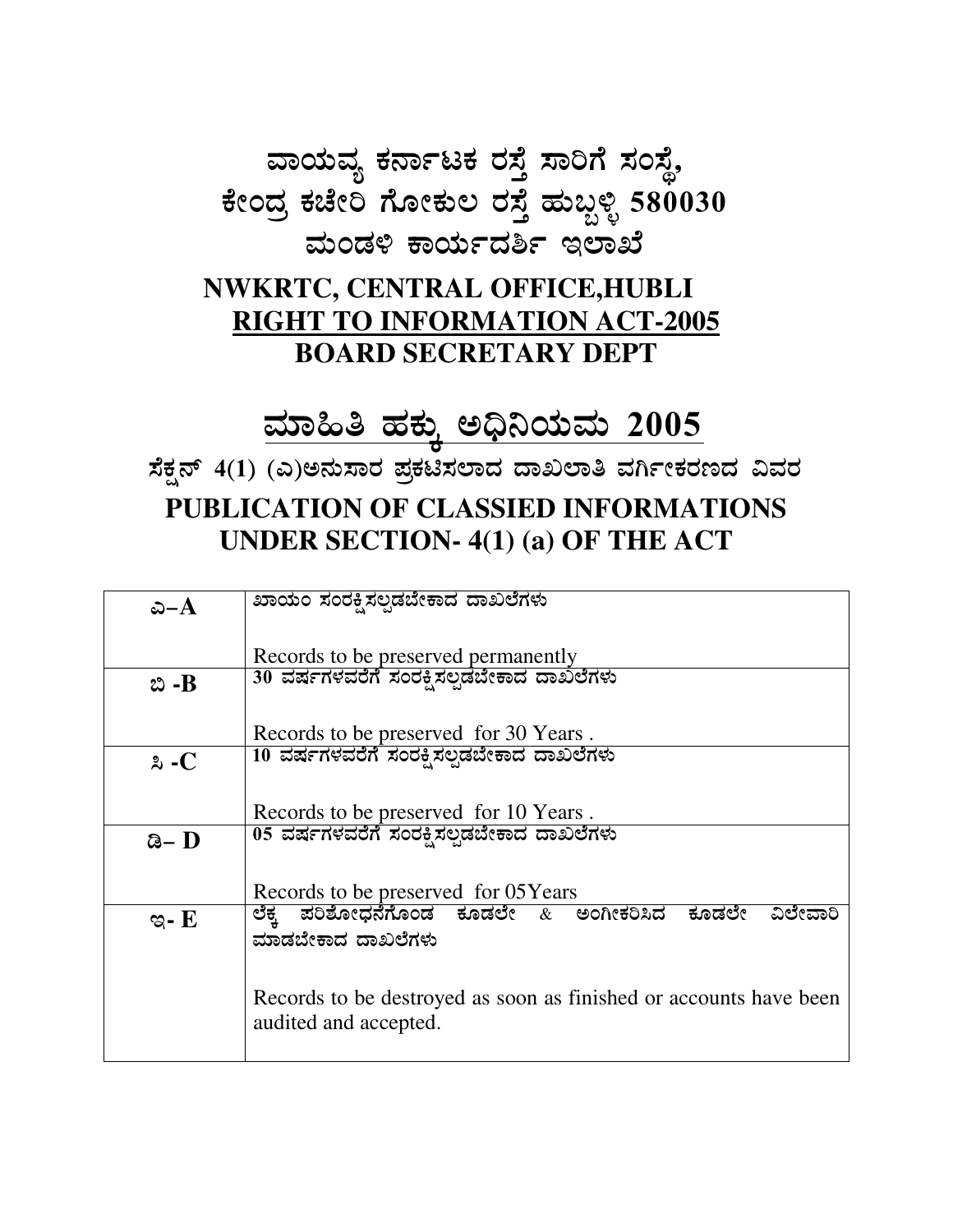| ಕ್ರಮ ಸಂಖ್ಯೆ | ವಿಷಯ (Subject)                 | ಕ್ರಮ ಸಂಖ್ಯೆ SI.No |
|-------------|--------------------------------|-------------------|
| Sl.No       |                                |                   |
|             | ಆಡಳಿತ <sub>/</sub> ಸಾಮಾನ್ಯ     | $1$ ರಿಂದ 26       |
|             | <b>Administration/General</b>  | 1 to 26           |
| 2           | ಮಂಡಳಿ ಸಭೆ                      | 27 ರಿಂದ 38        |
|             | <b>Board Meetings</b>          | 27 to 38          |
| 4           | ವಾಹನ ಮಳಿಗೆ                     | 39 ರಿಂದ 41        |
|             | <b>Vehicle Pool</b>            | 39 to 41          |
| 5           | ಸಾರ್ವಜನಿಕ ಸಂಪರ್ಕಾಧಿಕಾರಿ        | $1$ ರಿಂದ $09$     |
|             | <b>Public Relation Officer</b> | 1 to 09           |

<u>:ವಿವರಗಳು: Perticulers</u>

| ಕ್ರಮಸಂಖ್ಯೆ                             | ವರ್ಗೀಕರಣ              | ಕಡತದ ವಿಷಯಗಳು                                  |  |
|----------------------------------------|-----------------------|-----------------------------------------------|--|
| Sl.No                                  | <b>Classification</b> | <b>Subject Files</b>                          |  |
|                                        |                       |                                               |  |
|                                        |                       | ಆಡಳಿತ/ ಸಿಬ್ಬಂದಿಗಳಿಗೆ ಸಂಬಂಧಿಸಿದ  ಕಡತಗಳು        |  |
| <b>Administration/Personnel Files]</b> |                       |                                               |  |
|                                        | ಎ_ ಖಾಯಂ               | ಸುತ್ತೋಲೆ ಕಡತ(ಸಂಖ್ಯೆ 1 ಮತ್ತು 2)                |  |
|                                        | A-permanently         | Circuler Files VOL-I, VOL-II                  |  |
| $\overline{2}$                         | <b>ಸಿ</b> _ 10 ವರ್ಷ   | ಶಿಸ್ತು /ಗೈರು ಹಾಜರಾತಿ ಸಂಬಂಧಿಸಿದ ಕಡತಗಳು         |  |
|                                        | $C-10$ years          | Deciplinary/Absentisum Files                  |  |
| 3                                      | ,,                    | ದಂಡನಾದೇಶ/ ಅಪರಾಧ ಪಕರಣದ ದಾಖಲಾತಿ ಮಸಕ             |  |
|                                        |                       | Fine/ Default Case Register                   |  |
| $\boldsymbol{4}$                       | ,,                    | <u>ವಾರ್ಷಿಕ ಗುಣ ವಿಮರ್ಷಣಾ ವರದಿ ಕಳುಹಿಸುವ ಕಡತ</u> |  |
|                                        |                       | <b>Annual Apprisal Report File</b>            |  |
| 5                                      | "                     | ಚಲನಾದೇಶ ಕಡತ                                   |  |
|                                        |                       | Movement Order File                           |  |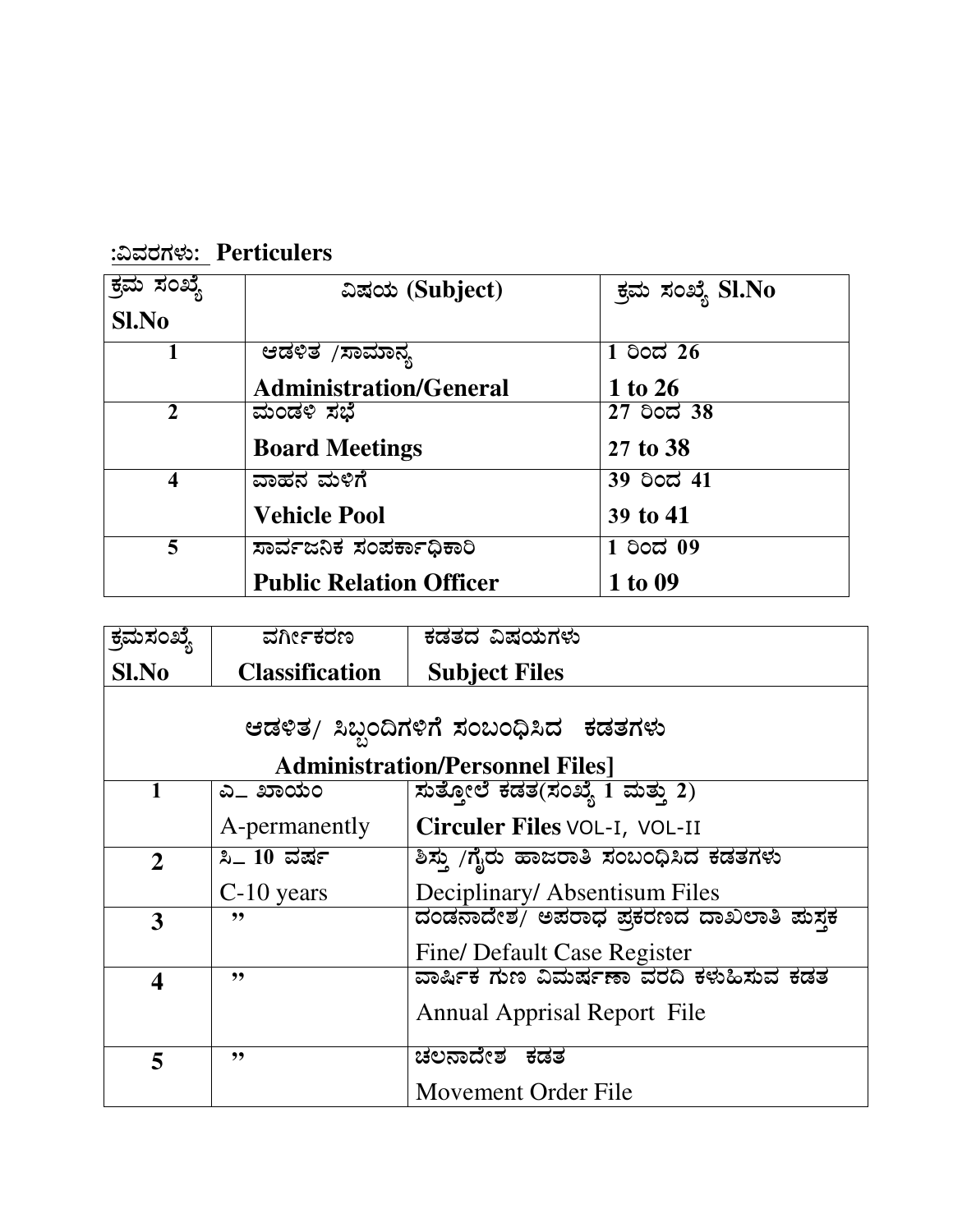| 6         | "          | ಮಾಹಿತಿ ಹಕ್ಕು ಅಧಿನಿಯಮ 2005 ಕ್ಕೆ ಸಂಬಂಧಿಸಿದ  |
|-----------|------------|-------------------------------------------|
|           |            | ಒಳನೊಂದಣಿ ಪುಸ್ತಕ                           |
|           |            | Right to information Act 2005 Inward      |
|           |            | Registrer                                 |
| 7         | ಡಿ–05 ವರ್ಷ | ವರ್ಗಾವಣೆ ಕಡತ                              |
|           | D-05 Years | <b>Transfer File</b>                      |
| 8         | "          | ಸಿಬ್ಬಂದಿಗಳ ಹಾಜರಾತಿ ಕಡತ                    |
|           |            | Employees Attendence File Register        |
| 9         | "          | ರಜೆ ಮಂಜೂರಾತಿ ಆದೇಶ ಕಡತ                     |
|           |            | <b>Leave Sanction Order Register</b>      |
| 10        | "          | ಹೊರನೊಂದಣಿ ದಾಖಲಾತಿ ಪುಸ್ತಕ                  |
|           |            | Outward Register                          |
| 11        | "          | ಒಳನೊಂದಣಿ ದಾಖಲಾತಿ ರಜಿಸ್ಟರ್                 |
|           |            | Inward Register                           |
| 12        | "          | ಮಾಸಿಕ ವಿವಿಧ ಹಂತದ ಪರಿಶೀಲನಾ ಸಭೆಗೆ ಸಂಬಂಧಿಸಿದ |
|           |            | ಕಡತ– 1 ಮತ್ತು 2                            |
|           |            | Monthly Multi Review Meeting File         |
|           |            | (MMR)VOL-I, VOL-II                        |
| 13        | ,,         | ಮಾಹಿತಿ ಹಕ್ಕು ಅಧಿನಿಯಮ 2005 ಕ್ಕೆ ಸಂಬಂಧಿಸಿದ  |
|           |            | ಹೊರನೊಂದಣಿ ಪುಸ್ತಕ                          |
|           |            | Right to information Act 2005 Outward     |
|           |            | Registrer                                 |
| 14        | "          | ಹಾಜರಾತಿ ಪುಸ್ತಕ                            |
|           |            | <b>Attendence Register</b>                |
| 15        | "          | ಸಿಬ್ಬಂದಿ ನಗದು ನೊಂದಣಿ ಮಸ್ತಕ                |
|           |            | <b>Employees Cash Register</b>            |
| <b>16</b> | "          | ವಾಹನ ಮುಂಗಡ  /ಗಣಕ ಯಂತೃ ಸಂಬಂಧಪಟ್ಟ ಕಡತ       |
|           |            | /ಮಸ್ತಕ                                    |
|           |            | Vehicle advance/ Computer File & Register |
| 17        | "          | ಸಾಮಾನ್ಯ ಕಡತ                               |
|           |            | <b>General File</b>                       |
|           |            |                                           |
|           |            |                                           |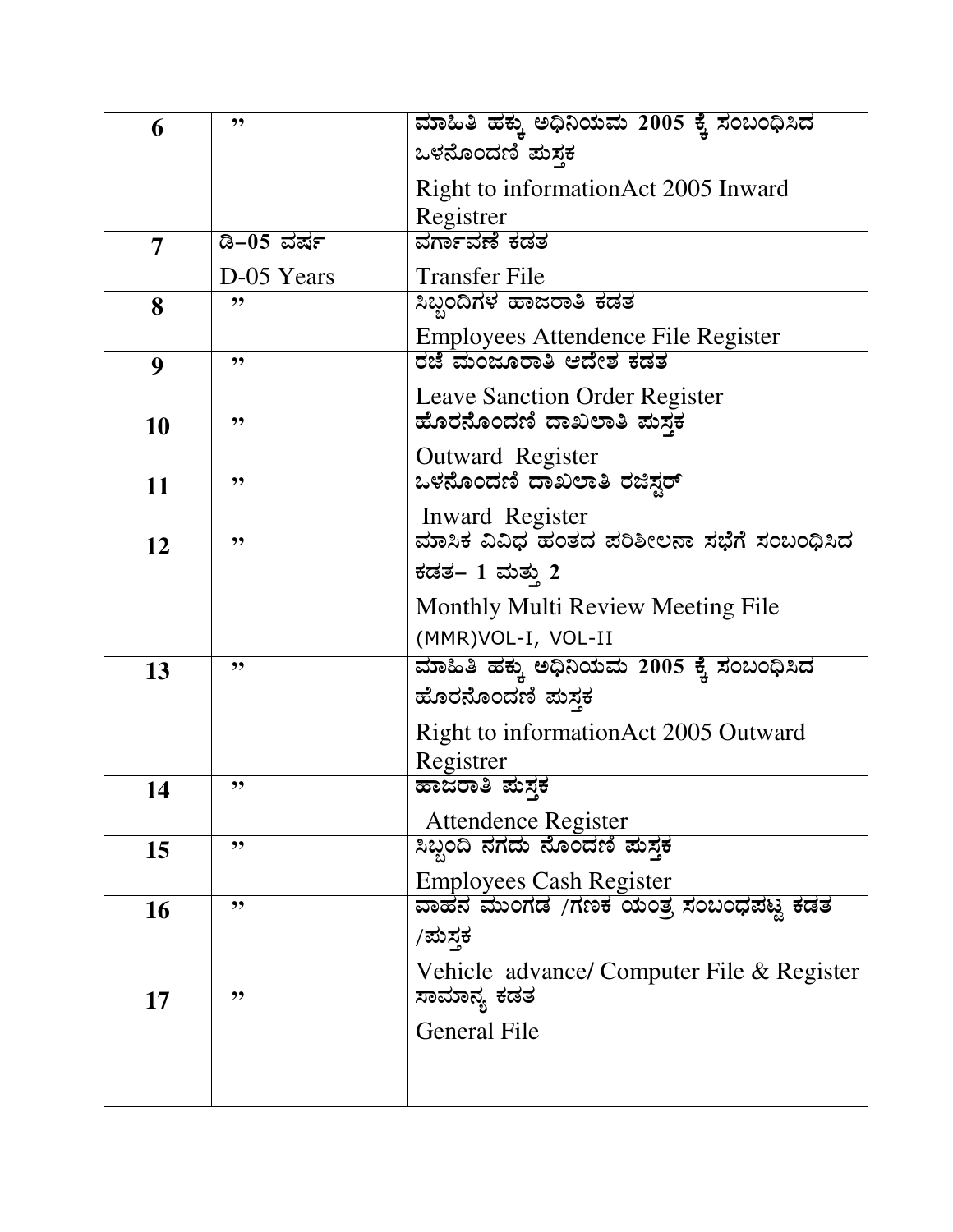| 18 | "                                 | ಮಂಡಳಿ ಕಾರ್ಯದರ್ಶಿ ದಿನಚರಿ ಕಡತ                |
|----|-----------------------------------|--------------------------------------------|
|    |                                   | <b>Board Secretaty Diary File</b>          |
| 19 | ,,                                | ಅತಿಥಿ ಸತ್ತಾರ ಕಡತ                           |
|    |                                   | <b>Expenditure of Guest Allowence File</b> |
| 20 | ,,                                | ಕಚೇರಿ ಸಾಮಗಿಗೆ ಸಂಬಂಧಿಸಿದ<br>ಕಡತ             |
|    |                                   | <b>Office Stationery File</b>              |
| 21 | ಇ–ಅಂಗೀಕರಿಸಿದ                      | ಸಾಂದರ್ಭಿಕ ರಜೆ ಮಂಜೂರಾತಿ ಕಡತ/ ದಾಖಲಾತಿ        |
|    | ಕೂಡಲೇ ವಿಲೇವಾರಿ                    | ಮಸ್ತಕ.                                     |
|    | ಮಾಡಬೇಕಾದ                          |                                            |
|    | ದಾಖಲೆಗಳು                          |                                            |
|    | Records to<br>be                  |                                            |
|    | destroyed as soon                 | Casual Leave Sanction File/ Register       |
|    | finished<br><b>as</b><br>$\alpha$ |                                            |
|    | have<br>accounts                  |                                            |
|    | been audited and                  |                                            |
|    | accepted.                         |                                            |
| 22 | ,,                                | ಸಿಬ್ಬಂದಿಗಳಿಗೆ ಸಂಬಂಧಿಸಿದ ಕಡತ.               |
|    |                                   | File pertaining to saction Employees.      |
| 23 | "                                 | ಸರ್ಕಾರದಿಂದ ಬಂದ ಪತ್ರಗಳ ಕುರಿತು ಅನುಸರಣಾ ವರದಿ  |
|    |                                   | ನೀಡುವ ಕಡತ್ತ                                |
|    |                                   | Letters received from Government<br>$\&$   |
|    | "                                 | Compliance given File.                     |
| 24 |                                   | ಕಚೇರಿ ಸ್ತಿರ ದೂರವಾಣಿ  ರಸೀದಿಗಳ ಕಡತ .         |
|    |                                   | Office Land Phone Bill File.               |
| 25 | "                                 | ಮಂಡಳಿ ಕಾರ್ಯದರ್ಶಿ ಅಧಿಕಾರಿಗಳ ಮೊಬೈಲ್ ರಸೀದಿ    |
|    |                                   | ಕಡತ.                                       |
|    |                                   | Board Secretary Mobile Phone Bill File.    |
|    | "                                 |                                            |
| 26 |                                   | ವಿಭಾಗ/ ಘಟಕಗಳ ಉಸ್ತುವಾರಿಗೆ ಸಂಬಂಧಿಸಿದ ಕಡತ.    |
|    |                                   | Division/Depot inspection report File      |
|    |                                   |                                            |
|    |                                   |                                            |
|    |                                   |                                            |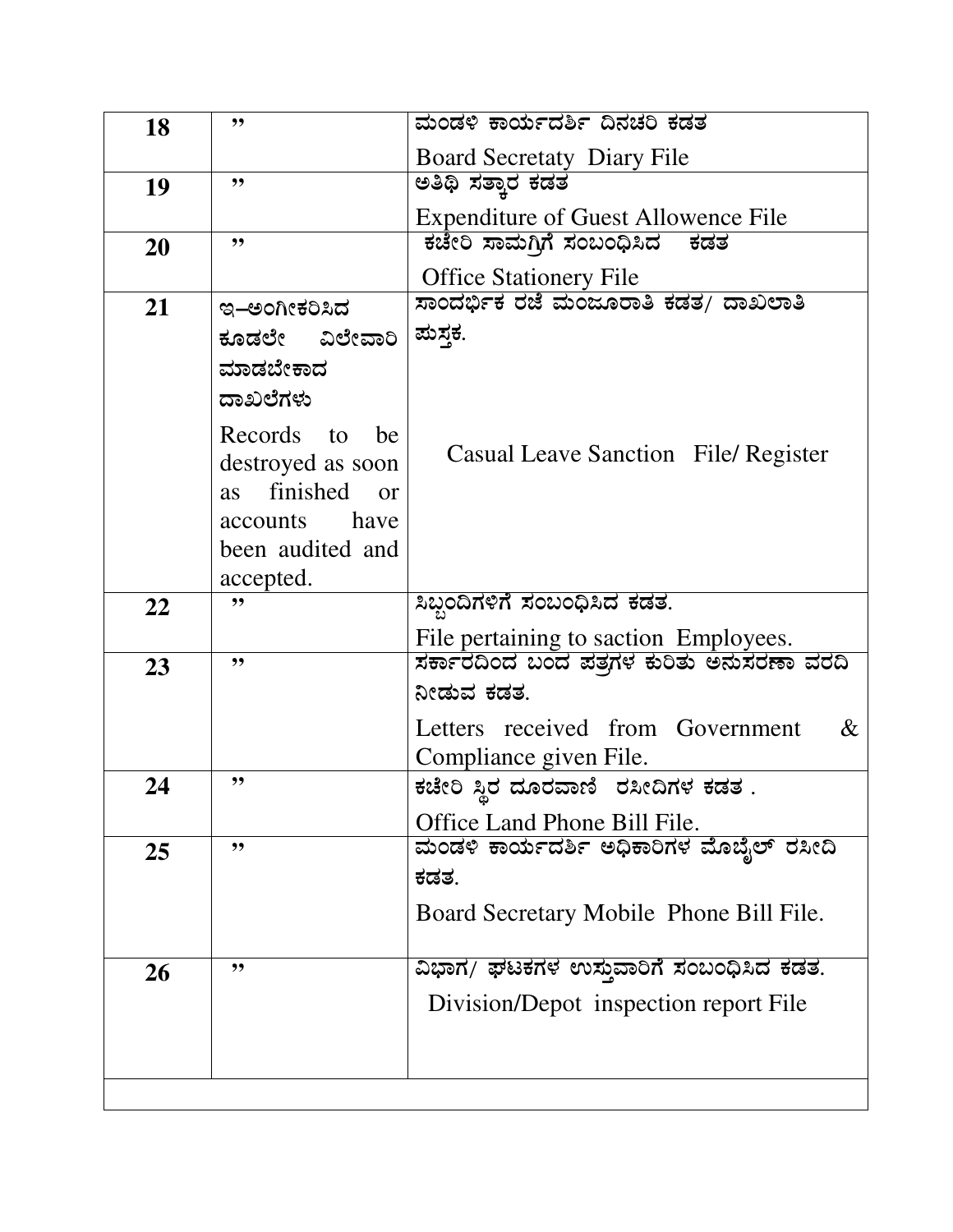| ಮಂಡಳಿ ಕಾರ್ಯದರ್ಶಿ ಇಲಾಖೆ            |                   |                                                 |  |
|-----------------------------------|-------------------|-------------------------------------------------|--|
| <b>Board Secretary Department</b> |                   |                                                 |  |
|                                   |                   |                                                 |  |
| 27                                | ಎ–ಖಾಯಂ            | ಮಂಡಳಿ ಸಭೆ ಠರಾವುಗಳು 1 ರಿಂದ 56 ಮಂಡಳಿ ಸಭೆ          |  |
|                                   | A-Permanently     | Board Resolution 1 to 56 Board Meetings         |  |
| 28                                |                   | ಮಂಡಳಿ ನಿರ್ದೇಶಕರ ಹಾಜರಾತಿ ಕಡತ                     |  |
|                                   |                   | <b>Board Directors attendance File</b>          |  |
| 29                                | "                 | ಸುತ್ತೋಲೆ/ಅಧಿಸೂಚನೆ ಕಡತ                           |  |
|                                   |                   | Circulers/ Office Memorendum File               |  |
| 30                                | ,,                | ನಿರ್ದೇಶಕರ ನೇಮಕಾತಿ(ಅಧಿಕಾರಿಯುತ  /ಅಧಿಕಾರಿಯೇತರ      |  |
|                                   |                   | )ಮಾಡುವ ಕುರಿತು  ಕಡತ                              |  |
|                                   |                   | Nomination of Directors (Official /Non-         |  |
|                                   |                   | Official)File                                   |  |
| 31                                | ಡಿ–05 ವರ್ಷ        | ಮಂಡಳಿ ನಿರ್ದೇಶಕರ ಸಭೆಯ ಕಡತ                        |  |
|                                   | D-05 Years        | <b>Board Directors Meeting File</b>             |  |
| 32                                | <u>ಡಿ–05 ವರ್ಷ</u> | ಮಂಡಳಿ ಸಾಮಗಿಗೆ ಸಂಬಂಧಿಸಿದ ಕಡತ                     |  |
|                                   | D-05 Years        | Board Stationerty File                          |  |
| 33                                | ಡಿ–05 ವರ್ಷ        | ಮಂಡಳಿ ನಿರ್ದೇಶಕರಿಂದ ಬಂದ ಪತ್ರಗಳ ಕಡತ               |  |
|                                   | D-05 Years        | Letters from Board Directors File               |  |
| 34                                | <u>ಡಿ–05 ವರ್ಷ</u> | ವಾರ್ಷಿಕ ಆಡಳಿತ ವರದಿ ಕಡತ                          |  |
|                                   | D-05 Years        | Annual Administrative Report File               |  |
| 35                                | ಡಿ–05 ವರ್ಷ        | ವಾಕರಸಾಸಂಸ್ಥೆ ಅಧ್ಯಕ್ಷರು ಮತ್ತು ಉಪಾಧ್ಯಕ್ಷರ ನೇಮಕಾತಿ |  |
|                                   | D-05 Years        | ಕುರಿತು ಕಡತ                                      |  |
|                                   |                   | Nomination of Chairman & Vice Chairman          |  |
|                                   |                   | of NWKRTC File                                  |  |
| 36                                | ಡಿ–05 ವರ್ಷ        | ಹಿರಿಯ ನಿವಾಸಿ ಲೆಕ್ತಪತ್ರ ಪರಿಶೋಧಕರು ಬೆಮನಸಾಸಂಸ್ಥೆ   |  |
|                                   | D-05 Years        | ಕೇಂದ್ರ ಕಚೇರಿ ಬೆಂಗಳೂರು ಇವರಿಗೆ ಮಂಡಳಿ ಸಭೆಯ         |  |
|                                   |                   | ಅಜೆಂಡಾ ಮತ್ತು ನಡಾವಳಿ ಕಳುಹಿಸುವ ಕಡತ                |  |
|                                   |                   |                                                 |  |
|                                   |                   | Resident Audit Officer, BMTC, Central           |  |
|                                   |                   | Office, Bangalore correspondence File           |  |
|                                   |                   |                                                 |  |
|                                   |                   |                                                 |  |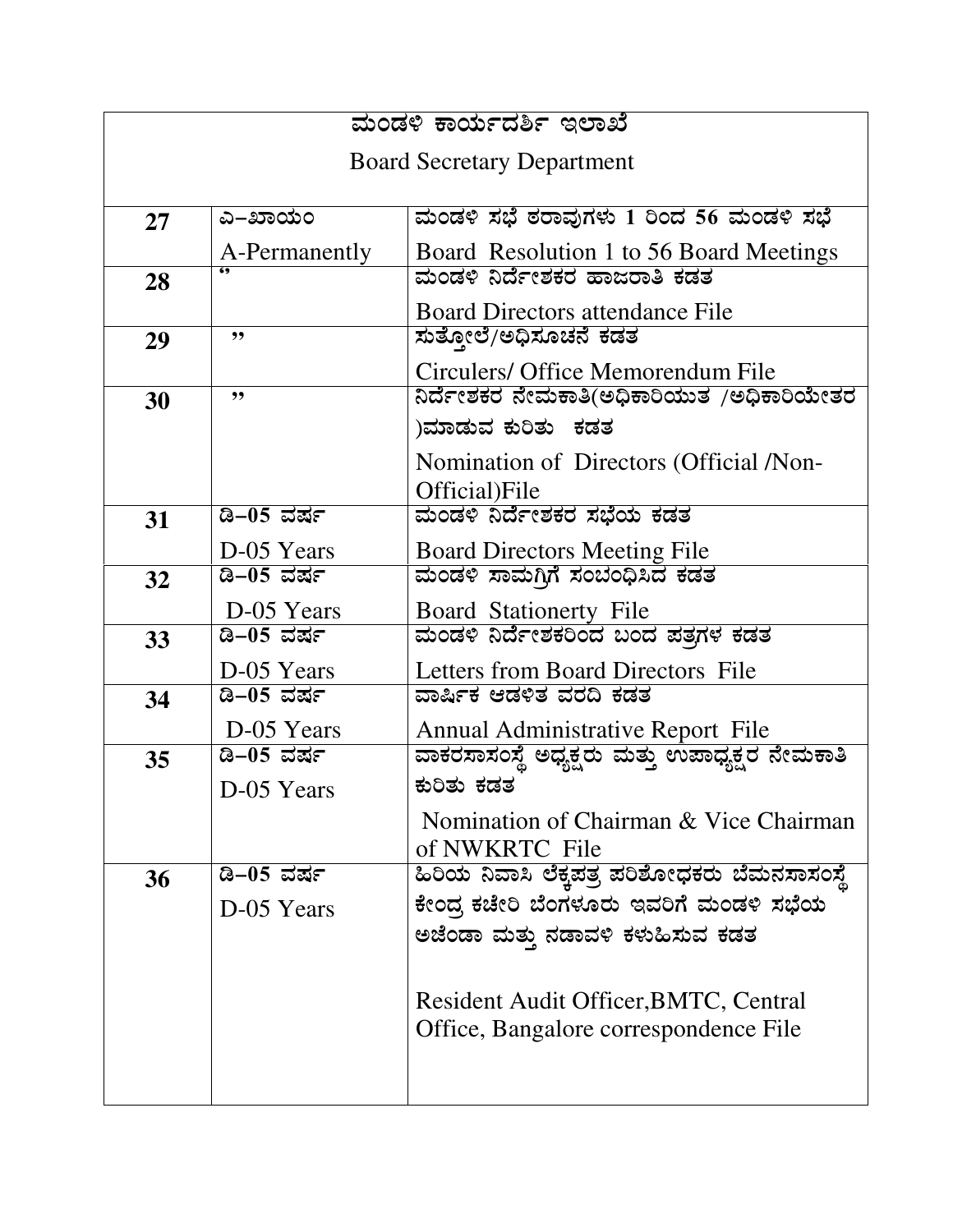| 37 | ಇ –ಅಂಗೀಕರಿಸಿದ                                                                                          | <u>ಮಂಡಳಿ ನಿರ್ದೇಶಕ  ಸಭೆಯ ವೆಚ್ಚಕ್ಕೆ ಸಂಬಂಧಿಸಿದ</u>                                                                                                                                                                                                                      |
|----|--------------------------------------------------------------------------------------------------------|----------------------------------------------------------------------------------------------------------------------------------------------------------------------------------------------------------------------------------------------------------------------|
|    | ಕೂಡಲೇ ವಿಲೇವಾರಿ                                                                                         | ಕಡತ 1, 2 ಮತ್ತು 3                                                                                                                                                                                                                                                     |
|    | ಮಾಡಬೇಕಾದ                                                                                               | <b>Expenditure towards Board Directors</b>                                                                                                                                                                                                                           |
|    | ದಾಖಲೆಗಳು                                                                                               | Meeting File VOL-I, VOL-II & VOL-III                                                                                                                                                                                                                                 |
|    | Records to be<br>destroyed as soon<br>as finished or<br>accounts have<br>been audited and<br>accepted. |                                                                                                                                                                                                                                                                      |
| 38 | ಇ<br>E                                                                                                 | ಮಾನ್ಯ ಸಾರಿಗೆ ಸಚಿವರು/ಅಧ್ಯಕ್ಷರು ವಾಕರಸಾಸಂಸ್ಥೆ ಇತರೆ<br>ಗಣ್ಯ ವ್ಯಕ್ತಿಗಳು ವಾಕರಸಾಸಂಸ್ಥೆ ವ್ಯಾಪ್ತಿಯಲ್ಲಿ ಭೇಟಿ<br>ನೀಡಿದ ಸಂದರ್ಭದಲ್ಲಿ ಖರ್ಚು ಮಾಡಿದ ಬಾಬ್ತು /<br>ಮಂಜೂರಾತಿಗೆ ಸಂಬಂಧಿಸಿದ ಕಡತ<br>Expenditure towards Visit of Transport<br>Minister/ Chairman, NWKRTC & Other<br>VIP File |

## <u>ವಾಹನ ಮಳಿಗೆ</u>

| <b>Vehicle Pool</b> |                |                                          |  |
|---------------------|----------------|------------------------------------------|--|
| 39                  | ಎ_ಖಾಯಂ         | ಇಲಾಖಾ ವಾಹನಗಳ ಸುತೋಲೆ ಕಡತ                  |  |
|                     | A- Permanently | Circulars pertains to Department         |  |
|                     |                | Vehicles                                 |  |
| 40                  | ಬಿ–30 ವರ್ಷ     | ಇಲಾಖಾ ವಾಹನಗಳ ಲಾಗ್ ಬುಕ್ ಲೆಕ್ಕ             |  |
|                     | B-30 Years     | ಪರಿಶೋಧನೆ ಕಡತ                             |  |
|                     |                | Log book verification of Department      |  |
|                     |                | Vehicles file                            |  |
| 41                  | ಬಿ–30ವರ್ಷ      | 23 ಇಲಾಖಾ ವಾಹನಗಳಿಗೆ ಸಂಬಂಧಿಸಿದ<br>ಪ್ರತ್ಯೇಕ |  |
|                     | B-30 Years     | ಕಡತಗಳು                                   |  |
|                     |                | 23 Files pertains to Department Vehicles |  |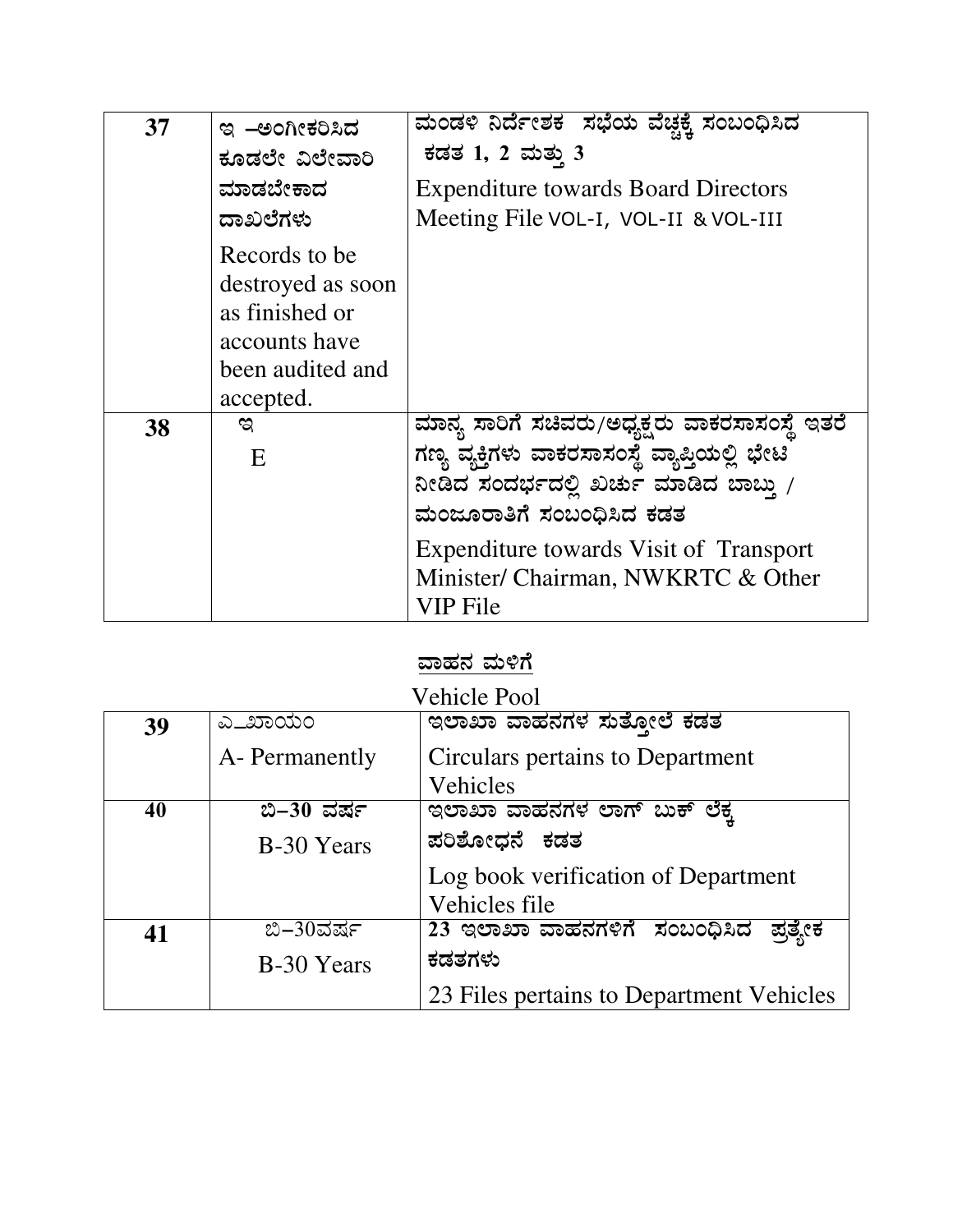## <u>ಸಾರ್ವಜನಿಕ ಸಂಪರ್ಕಾಧಿಕಾರಿ ಶಾಖೆಗೆ ಸಂಬಂಧಿಸಿದ ಕಡತಗಳು ಮತ್ತು</u> <u>ದಾಖಲಾತಿಗಳು</u>

Files & Records pertains to Public Relation Officer

| ಅ.ಸಂ           | ವರ್ಗೀಕರಣ                          | ವಿಷಯದ ಕಡತಗಳು:                                                                                                                                                                         |
|----------------|-----------------------------------|---------------------------------------------------------------------------------------------------------------------------------------------------------------------------------------|
|                | <b>Sl.No</b>   Classification     | <b>Subject Files</b>                                                                                                                                                                  |
|                | ಬಿ–30 ವರ್ಷ<br>B-30 Years          | ಪ್ರಯಾಣಿಕರ ಸನ್ನದು -1 (ಪ್ರಯಾಣಿಕರ<br>ಸನ್ನದ್ದು ಮಸ್ತಕಗಳ ಪ್ರಕಟಣೆ ಮತ್ತು ಹಂಚಿಕೆ<br>ಕುರಿತು ಕಡತ)<br>Citizen Charter -1 (Publication of<br>Citizen Charter Book &                                |
| $\overline{2}$ | ಬಿ–30 ವರ್ಷ                        | Circulation File)                                                                                                                                                                     |
|                | B-30 Years                        | ಪ್ರಯಾಣಿಕರ ಸನ್ನದು-2 (ಪ್ರಯಾಣಿಕರ<br>ಸನ್ನದ್ದು ಮಸ್ತಕಗಳ ಪ್ರಕಟಣೆ ಮತ್ತು ಹಂಚಿಕೆ<br>ಕುರಿತು ಕಡತ)<br>Citizen Charter -2 (Publication of<br>Citizen Charter Book & Circulation<br>File)            |
| 3              | <b>ಸಿ</b> _ 10 ವರ್ಷ<br>C-10 Years | ಸಾರ್ವಜನಿಕ ಸಂಪರ್ಕಾಧಿಕಾರಿ ಕಡತ<br>1, 2<br>ಮತು3<br><b>Public Relation Officee File</b><br>VOL-I, VOL-II & VOL-III                                                                         |
| 4              | పి.<br>10 ವರ್ಷ<br>C-10 Years      | ಪತ್ರಿಕಾ ಪ್ರಕಟಣೆಯ ಸುದ್ದಿ ತುಣುಕುಗಳು<br>ಕಡತ 1 ಮತ್ತು 2<br>(ಸಂಸ್ಥೆಯ ಬಗ್ಗೆ ಪತ್ರಿಕೆಯಲ್ಲಿ ಪ್ರಕಟಣೆಯಾದ<br>ಸುದ್ದಿ ತುಣುಕುಗಳ ಕಡತ)<br>Press statement news advertisement File<br>$-$ VOL-I & VOL-II |